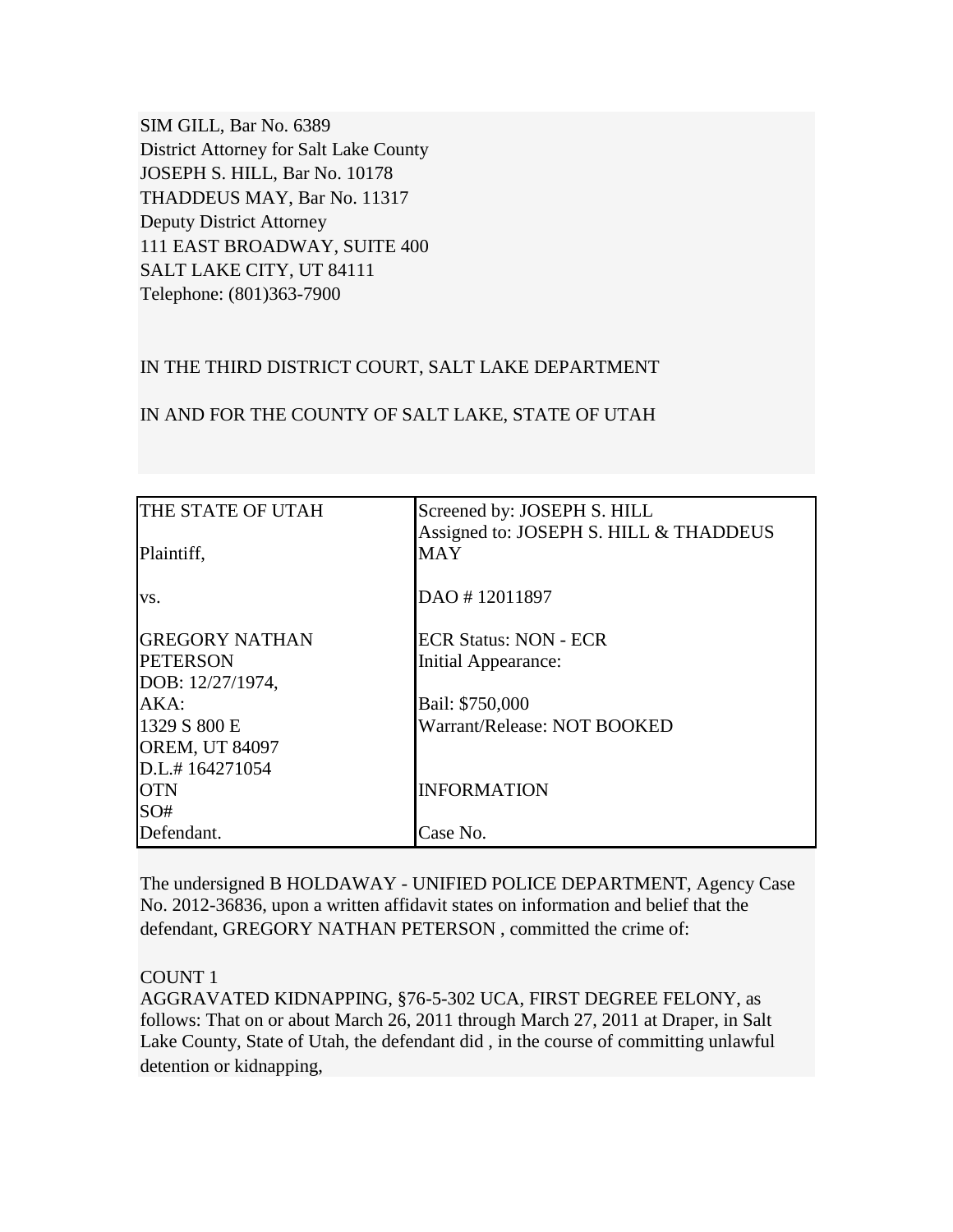(a) possess, use, or threaten to use a dangerous weapon as defined in Utah Code Section 76-1-601; or

(b) act with intent:

(i) to hold the victim for ransom or reward, or as a shield or hostage, or to compel a third person to engage in particular conduct or to forbear from engaging in particular conduct; (ii) to facilitate the commission, attempted commission, or flight after commission or attempted commission of a felony;

(iii) to hinder or delay the discovery of or reporting of a felony;

(iv) to inflict bodily injury on or to terrorize the victim or another;

(v) to interfere with the performance of any governmental or political function; or (vi) to commit a sexual offense as described in Title 76, Chapter 5, Part 4 of the Utah Code (Sexual Offenses).

# COUNT 2

FORCIBLE SODOMY, §76-5-403(2) UCA, FIRST DEGREE FELONY, as follows: That on or about March 26, 2011 through March 27, 2011 at 10160 East Ridge Pine Drive, in State of Utah, the defendant did engage in any sexual act with a person 14 years of age or older, and without that person's consent, involving the genitals of one person and the mouth or anus of another person, regardless of the sex of either participant.

# COUNT 3

OBJECT RAPE, §76-5-402.2 UCA, FIRST DEGREE FELONY, as follows: That on or about March 26, 2011 through March 27, 2011 at 10160 East Ridge Pine Drive, in State of Utah, the defendant did , without the victim's consent, cause the penetration, however slight, of the genital or anal opening of another person who was 14 years of age or older, by any foreign object, substance, instrument, or device, including a part of the human body other than the mouth or genitals, with intent to cause substantial emotional or bodily pain to the victim or with the intent to arouse or gratify the sexual desire of any person.

# COUNT 4

OBJECT RAPE, §76-5-402.2 UCA, FIRST DEGREE FELONY, as follows: That on or about March 26, 2011 through March 27, 2011 at 10160 East Ridge Pine Drive, in State of Utah, the defendant did , without the victim's consent, cause the penetration, however slight, of the genital or anal opening of another person who was 14 years of age or older, by any foreign object, substance, instrument, or device, including a part of the human body other than the mouth or genitals, with intent to cause substantial emotional or bodily pain to the victim or with the intent to arouse or gratify the sexual desire of any person.

# COUNT 5

OBJECT RAPE, §76-5-402.2 UCA, FIRST DEGREE FELONY, as follows: That on or about March 26, 2011 through March 27, 2011 at 10160 East Ridge Pine Drive, in State of Utah, the defendant did , without the victim's consent, cause the penetration, however slight, of the genital or anal opening of another person who was 14 years of age or older, by any foreign object, substance, instrument, or device, including a part of the human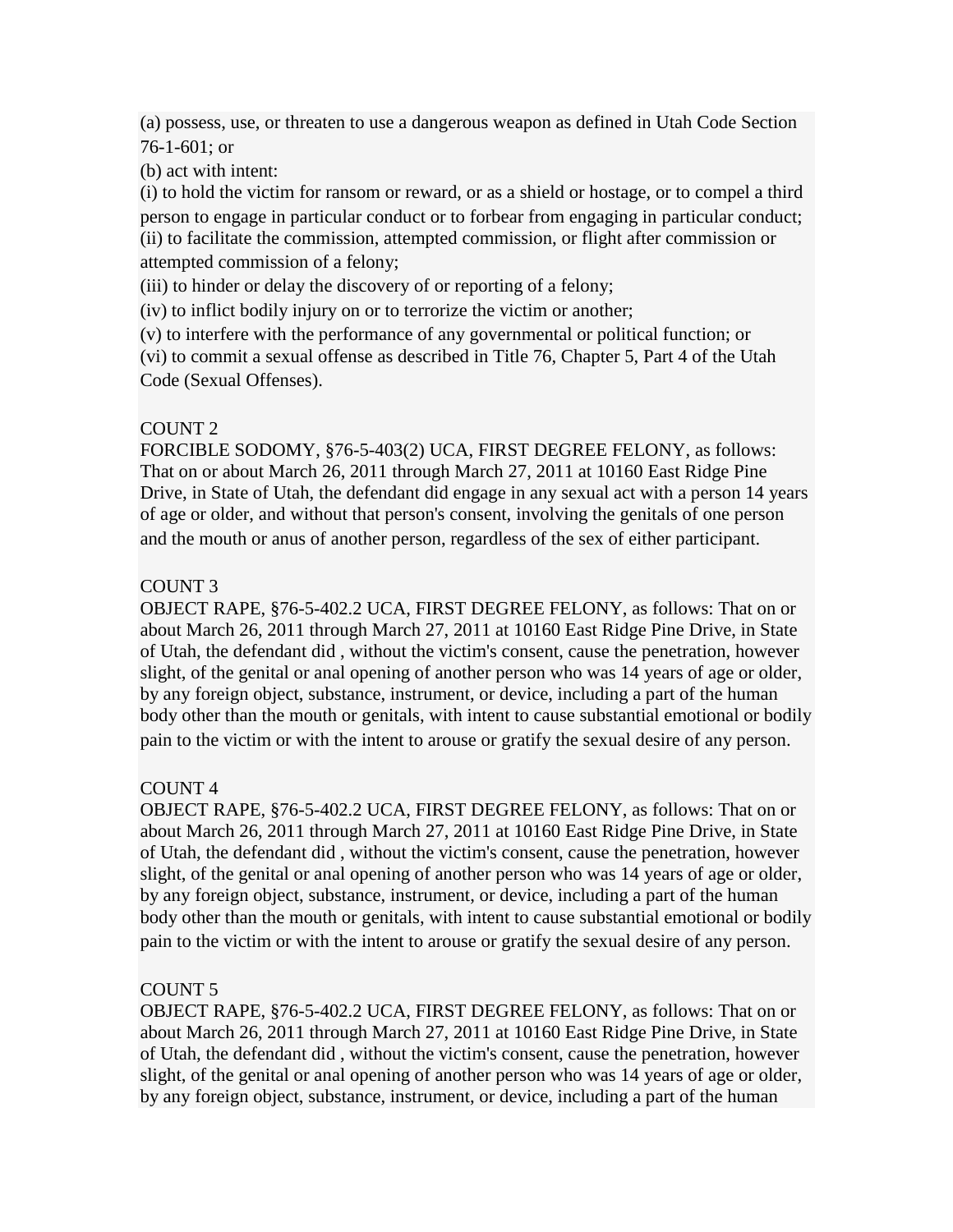body other than the mouth or genitals, with intent to cause substantial emotional or bodily pain to the victim or with the intent to arouse or gratify the sexual desire of any person.

### COUNT 6

RAPE, §76-5-402 UCA, FIRST DEGREE FELONY, as follows: That on or about March 26, 2011 through March 27, 2011 at 10160 East Ridge Pine Drive, in State of Utah, the defendant did have sexual intercourse with another person without the victim's consent.

### COUNT 7

RAPE, §76-5-402 UCA, FIRST DEGREE FELONY, as follows: That on or about March 26, 2011 through March 27, 2011 at 10160 East Ridge Pine Drive, in State of Utah, the defendant did have sexual intercourse with another person without the victim's consent.

### COUNT 8

RAPE, §76-5-402 UCA, FIRST DEGREE FELONY, as follows: That on or about March 26, 2011 through March 27, 2011 at 10160 East Ridge Pine Drive, in State of Utah, the defendant did have sexual intercourse with another person without the victim's consent.

### COUNT 9

FORCIBLE SEXUAL ABUSE, §76-5-404 UCA, SECOND DEGREE FELONY, as follows: That on or about March 26, 2011 through March 27, 2011 at 10160 East Ridge Pine Drive, in State of Utah, the defendant did , where the victim was 14 years of age or older, touch the anus, buttocks, or any part of the genitals of another, or touch the breasts of a female, or otherwise took indecent liberties with the actor or another, with intent to cause substantial emotional or bodily pain to any person or with the intent to arouse or gratify the sexual desires of any person, without the consent of the other, regardless of the sex of any participant.

## COUNT 10

FORCIBLE SEXUAL ABUSE, §76-5-404 UCA, SECOND DEGREE FELONY, as follows: That on or about March 26, 2011 through March 27, 2011 at 10160 East Ridge Pine Drive, in, State of Utah, the defendant did , where the victim was 14 years of age or older, touch the anus, buttocks, or any part of the genitals of another, or touch the breasts of a female, or otherwise took indecent liberties with the actor or another, with intent to cause substantial emotional or bodily pain to any person or with the intent to arouse or gratify the sexual desires of any person, without the consent of the other, regardless of the sex of any participant.

#### COUNT 11

FORCIBLE SEXUAL ABUSE, §76-5-404 UCA, SECOND DEGREE FELONY, as follows: That on or about March 26, 2011 through March 27, 2011 at 10160 East Ridge Pine Drive, in State of Utah, the defendant did , where the victim was 14 years of age or older, touch the anus, buttocks, or any part of the genitals of another, or touch the breasts of a female, or otherwise took indecent liberties with the actor or another, with intent to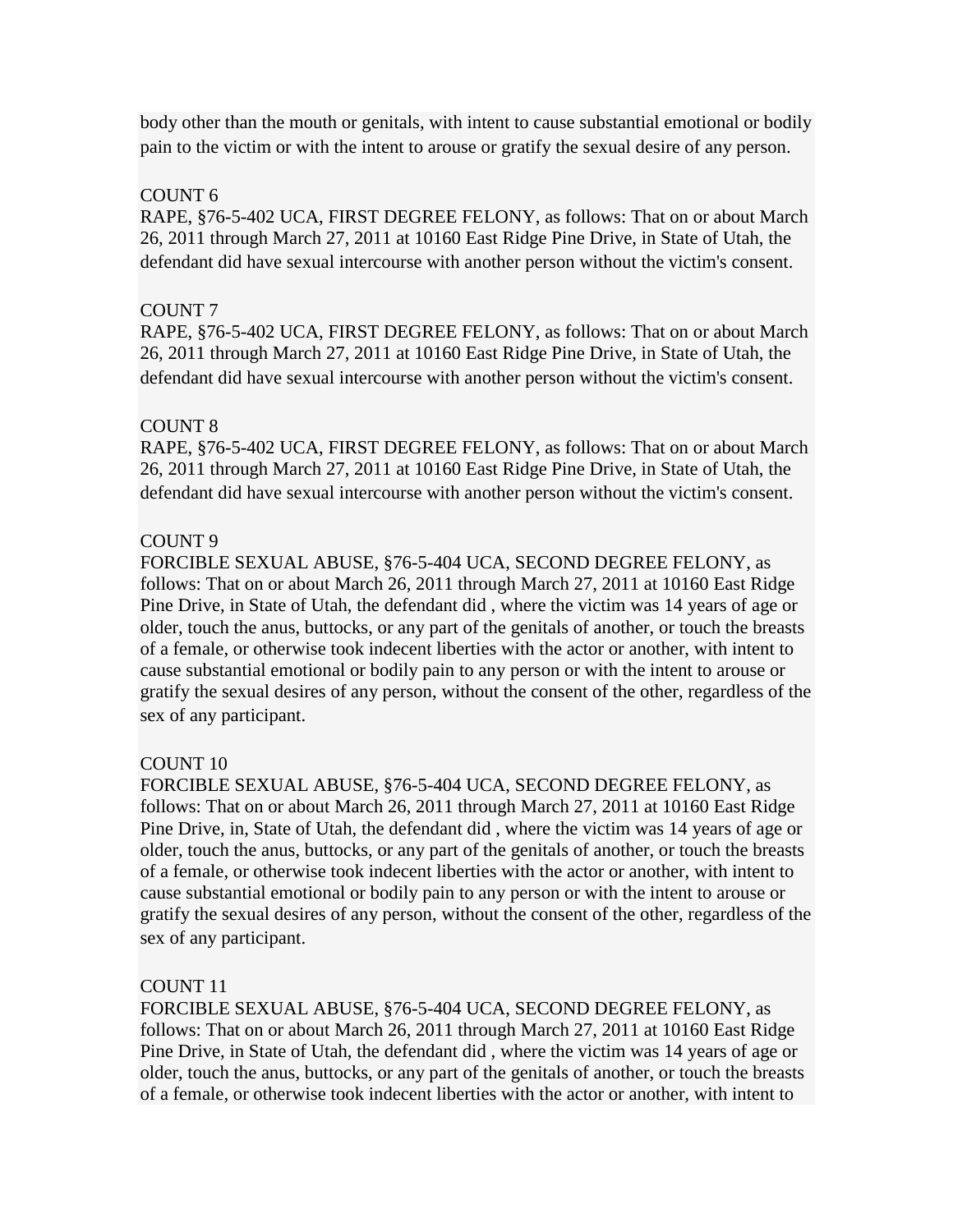cause substantial emotional or bodily pain to any person or with the intent to arouse or gratify the sexual desires of any person, without the consent of the other, regardless of the sex of any participant.

## COUNT 12

ASSAULT, §76-5-102 UCA, CLASS B MISDEMEANOR, as follows: That on or about March 26, 2011 through March 27, 2011 at 10160 East Ridge Pine Drive, in State of Utah, the defendant did (a) attempt, with unlawful force or violence, to do bodily injury to another;

(b) threaten, accompanied by a show of immediate force or violence, to do bodily injury to another; or

(c) commit an act, with unlawful force or violence, that caused bodily injury to another or created a substantial risk of bodily injury to another.

# COUNT<sub>13</sub>

AGGRAVATED KIDNAPPING, §76-5-302 UCA, FIRST DEGREE FELONY, as follows: That on or about July 02, 2011 through July 3, 2011 at Sandy, in Salt Lake County, State of Utah, the defendant did , in the course of committing unlawful detention or kidnapping,

(a) possess, use, or threaten to use a dangerous weapon as defined in Utah Code Section 76-1-601; or

(b) act with intent:

(i) to hold the victim for ransom or reward, or as a shield or hostage, or to compel a third person to engage in particular conduct or to forbear from engaging in particular conduct; (ii) to facilitate the commission, attempted commission, or flight after commission or attempted commission of a felony;

(iii) to hinder or delay the discovery of or reporting of a felony;

(iv) to inflict bodily injury on or to terrorize the victim or another;

(v) to interfere with the performance of any governmental or political function; or

(vi) to commit a sexual offense as described in Title 76, Chapter 5, Part 4 of the Utah Code (Sexual Offenses).

# COUNT 14

OBJECT RAPE, §76-5-402.2 UCA, FIRST DEGREE FELONY, as follows: That on or about July 02, 2012 through July 3, 2011 at 10160 East Ridge Pine Drive, in State of Utah, the defendant did , without the victim's consent, cause the penetration, however slight, of the genital or anal opening of another person who was 14 years of age or older, by any foreign object, substance, instrument, or device, including a part of the human body other than the mouth or genitals, with intent to cause substantial emotional or bodily pain to the victim or with the intent to arouse or gratify the sexual desire of any person.

# COUNT 15

OBJECT RAPE, §76-5-402.2 UCA, FIRST DEGREE FELONY, as follows: That on or about July 02, 2011 through July 3, 2011 at 10160 East Ridge Pine Drive, in State of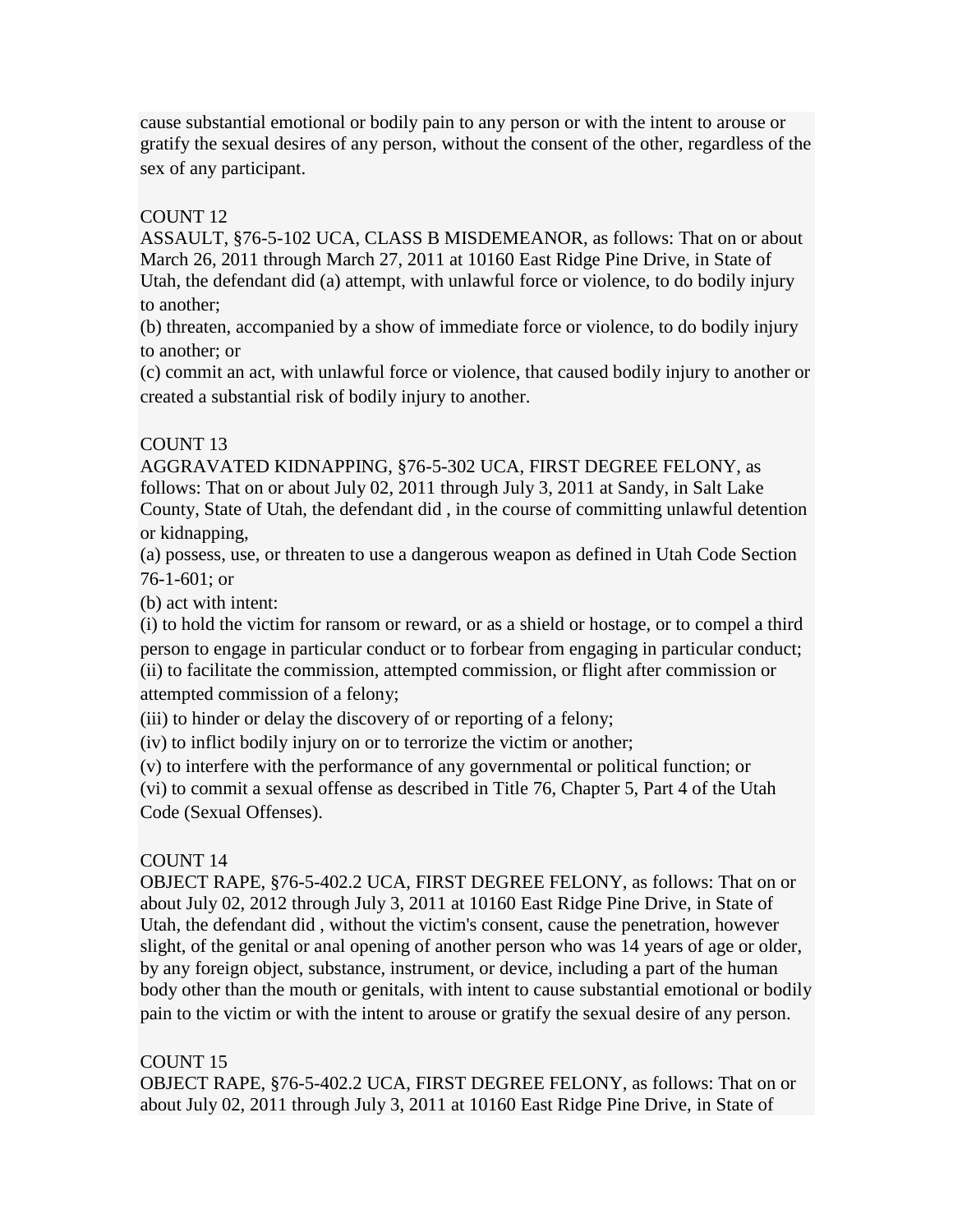Utah, the defendant did , without the victim's consent, cause the penetration, however slight, of the genital or anal opening of another person who was 14 years of age or older, by any foreign object, substance, instrument, or device, including a part of the human body other than the mouth or genitals, with intent to cause substantial emotional or bodily pain to the victim or with the intent to arouse or gratify the sexual desire of any person.

#### COUNT 16

OBJECT RAPE, §76-5-402.2 UCA, FIRST DEGREE FELONY, as follows: That on or about July 03, 2011 through July 5, 2011 at Lewiston, in State of Utah, the defendant did , without the victim's consent, cause the penetration, however slight, of the genital or anal opening of another person who was 14 years of age or older, by any foreign object, substance, instrument, or device, including a part of the human body other than the mouth or genitals, with intent to cause substantial emotional or bodily pain to the victim or with the intent to arouse or gratify the sexual desire of any person.

#### COUNT 17

FORCIBLE SEXUAL ABUSE, §76-5-404 UCA, SECOND DEGREE FELONY, as follows: That on or about July 02, 2011 through July 03, 2011 at 10160 East Ridge Pine Drive, in State of Utah, the defendant did , where the victim was 14 years of age or older, touch the anus, buttocks, or any part of the genitals of another, or touch the breasts of a female, or otherwise took indecent liberties with the actor or another, with intent to cause substantial emotional or bodily pain to any person or with the intent to arouse or gratify the sexual desires of any person, without the consent of the other, regardless of the sex of any participant.

#### COUNT 18

FORCIBLE SEXUAL ABUSE, §76-5-404 UCA, SECOND DEGREE FELONY, as follows: That on or about July 02, 2011 through July 03, 2011 at 10160 East Ridge Pine Drive, in State of Utah, the defendant did , where the victim was 14 years of age or older, touch the anus, buttocks, or any part of the genitals of another, or touch the breasts of a female, or otherwise took indecent liberties with the actor or another, with intent to cause substantial emotional or bodily pain to any person or with the intent to arouse or gratify the sexual desires of any person, without the consent of the other, regardless of the sex of any participant.

#### COUNT 19

FORCIBLE SEXUAL ABUSE, §76-5-404 UCA, SECOND DEGREE FELONY, as follows: That on or about July 03, 2011 through July 05, 2011 at Lewiston, in State of Utah, the defendant did , where the victim was 14 years of age or older, touch the anus, buttocks, or any part of the genitals of another, or touch the breasts of a female, or otherwise took indecent liberties with the actor or another, with intent to cause substantial emotional or bodily pain to any person or with the intent to arouse or gratify the sexual desires of any person, without the consent of the other, regardless of the sex of any participant.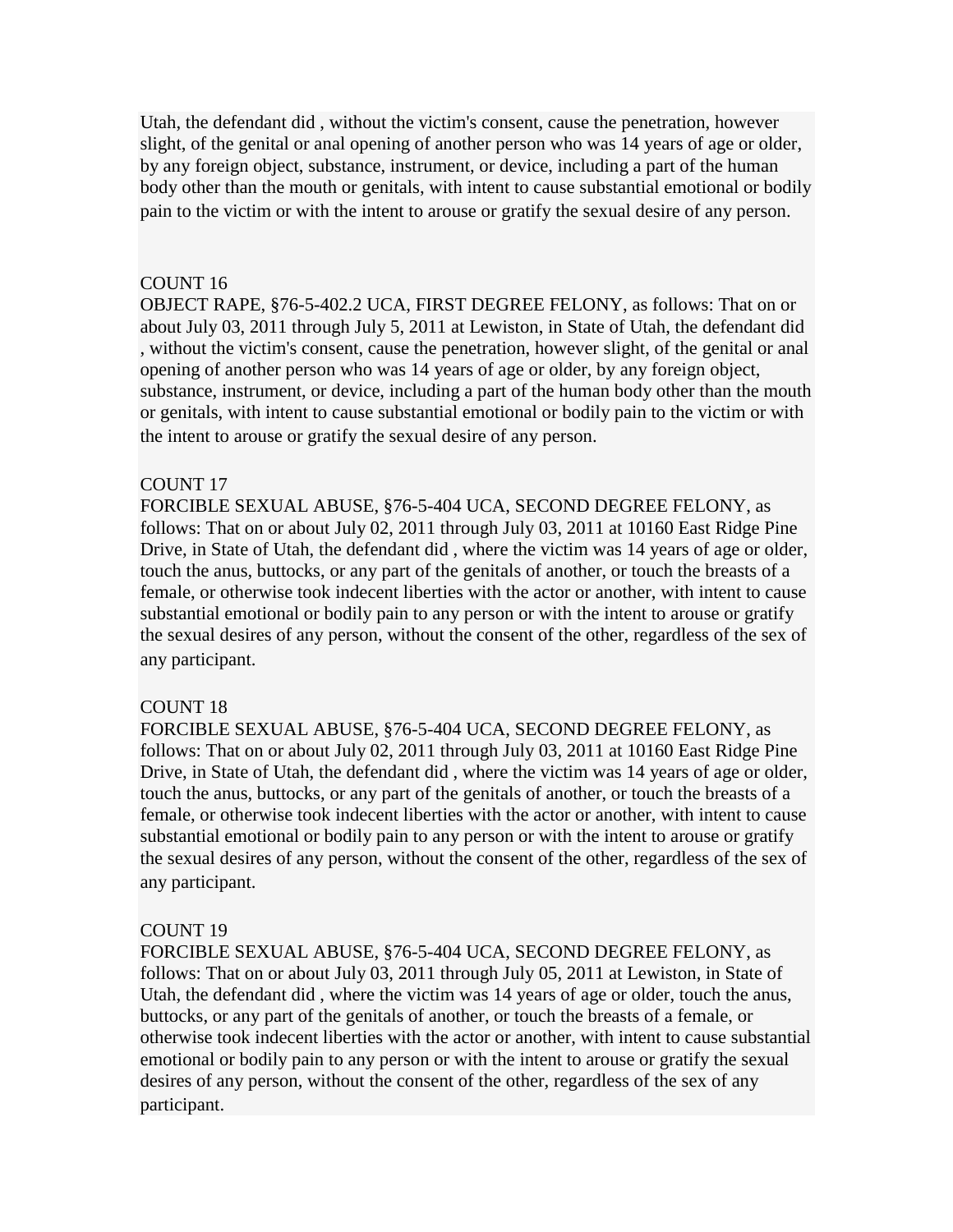## COUNT<sub>20</sub>

FORCIBLE SEXUAL ABUSE, §76-5-404 UCA, SECOND DEGREE FELONY, as follows: That on or about July 08, 2011 at 4190 MT OLYMPUS WAY, in Salt Lake County, State of Utah, the defendant did , where the victim was 14 years of age or older, touch the anus, buttocks, or any part of the genitals of another, or touch the breasts of a female, or otherwise took indecent liberties with the actor or another, with intent to cause substantial emotional or bodily pain to any person or with the intent to arouse or gratify the sexual desires of any person, without the consent of the other, regardless of the sex of any participant.

### COUNT 21

BURGLARY, §76-6-202 UCA, SECOND DEGREE FELONY, as follows: That on or about July 08, 2011 at 4190 MT OLYMPUS WAY, in Salt Lake County, State of Utah, the defendant did enter or remain unlawfully in a dwelling or any portion of a dwelling with intent to commit:

- (a) a felony;
- (b) theft;
- (c) an assault on any person;
- (d) lewdness, a violation of Utah Code Ann. § 76-9-702;
- (e) sexual battery, a violation of Utah Code Ann. § 76-9-702.1;
- (f) lewdness involving a child, in violation of Utah Code Ann. § 76-9-702.5; or
- (g) voyeurism, a violation of Utah Code Ann. § 76-9-702.7.

#### COUNT 22

SEXUAL BATTERY, §76-9-702.1 UCA, CLASS A MISDEMEANOR, as follows: That on or about July 03, 2012 through July 5, 2011 at Lewiston, in State of Utah, the defendant did , under circumstances not amounting rape, rape of a child, object rape, object rape of a child, forcible sodomy, sodomy on a child, forcible sexual abuse, sexual abuse of a child, aggravated sexual abuse of a child, aggravated sexual assault, or under circumstances not amounting to an attempt to commit one of the foregoing offenses, intentionally touched, whether or not through clothing, the anus, buttocks, or any part of the genitals of another person, or the breast of a female person, and the actor's conduct was under circumstances the actor knew or should have known would likely cause affront or alarm to the person touched.

#### COUNT 23

FORCIBLE SEXUAL ABUSE, §76-5-404 UCA, SECOND DEGREE FELONY, as follows: That on or about December 11, 2011 at 4726 West Mona Lane, in Salt Lake County, State of Utah, the defendant did , where the victim was 14 years of age or older, touch the anus, buttocks, or any part of the genitals of another, or touch the breasts of a female, or otherwise took indecent liberties with the actor or another, with intent to cause substantial emotional or bodily pain to any person or with the intent to arouse or gratify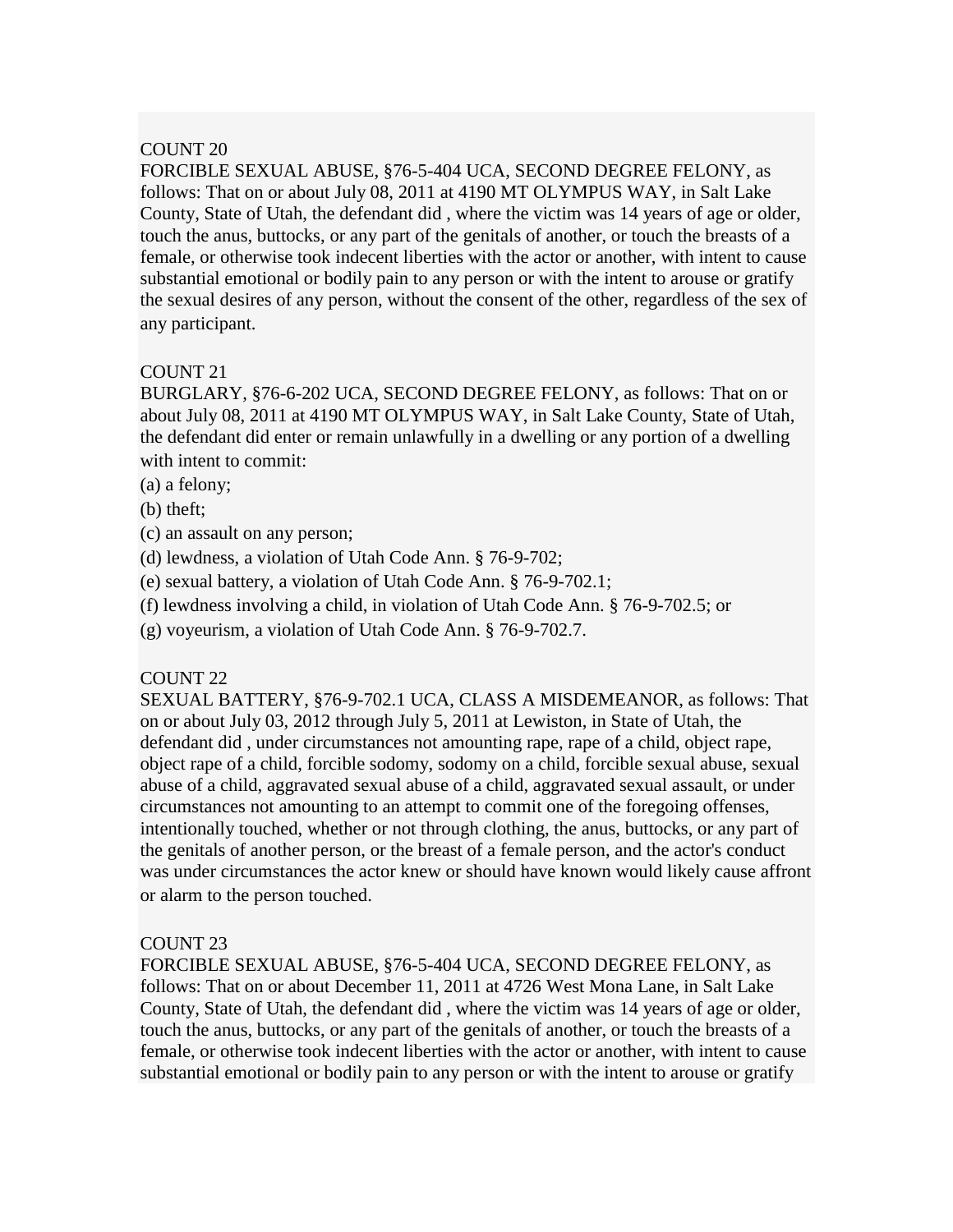the sexual desires of any person, without the consent of the other, regardless of the sex of any participant.

## COUNT 24

OBJECT RAPE, §76-5-402.2 UCA, FIRST DEGREE FELONY, as follows: That on or about December 11, 2011 at 4726 West Mona Lane, in Salt Lake County, State of Utah, the defendant did , without the victim's consent, cause the penetration, however slight, of the genital or anal opening of another person who was 14 years of age or older, by any foreign object, substance, instrument, or device, including a part of the human body other than the mouth or genitals, with intent to cause substantial emotional or bodily pain to the victim or with the intent to arouse or gratify the sexual desire of any person.

### COUNT<sub>25</sub>

FORCIBLE SEXUAL ABUSE, §76-5-404 UCA, SECOND DEGREE FELONY, as follows: That on or about April 21, 2012 at 543 South 900 East, in Salt Lake County, State of Utah, the defendant did , where the victim was 14 years of age or older, touch the anus, buttocks, or any part of the genitals of another, or touch the breasts of a female, or otherwise took indecent liberties with the actor or another, with intent to cause substantial emotional or bodily pain to any person or with the intent to arouse or gratify the sexual desires of any person, without the consent of the other, regardless of the sex of any participant.

# THIS INFORMATION IS BASED ON EVIDENCE OBTAINED FROM THE FOLLOWING WITNESSES:

B HOLDAWAY, K.A., L.A., B Astin, Chandra Christenson, EVELINE FIELD, M. Flansburg, M. Gray, C. Hahn, Officer Horman, C Martin, S.M., E.P., Britt Stratton, Patricia Turner, T.W., W. Winterton,

## AFFIDAVIT OF PROBABLE CAUSE:

Your Declarant bases this Information upon the following:

1. The statement of S.M. that on March 26, 2011, she was at a church activity with defendant GREGORY NATHAN PETERSON, DOB 12/27/1974, in Draper, Salt Lake County. S.M. states that she agreed to go to a movie with the defendant. S.M. states that the defendant started driving a different direction than the movie theater. S.M. states that she questioned the defendant who told her he was taking her to his cabin in Heber. S.M. states that she told the defendant that was too far and to take her back. S.M. states that on the drive the defendant told her that he has a concealed weapons permit and pointed to the center console where he keeps his gun. S.M. states that she was really scared. S.M. states that the defendant told her to suck on his ear and when she did the defendant told her she did it too hard and smacked her across the face. S.M. states that while in the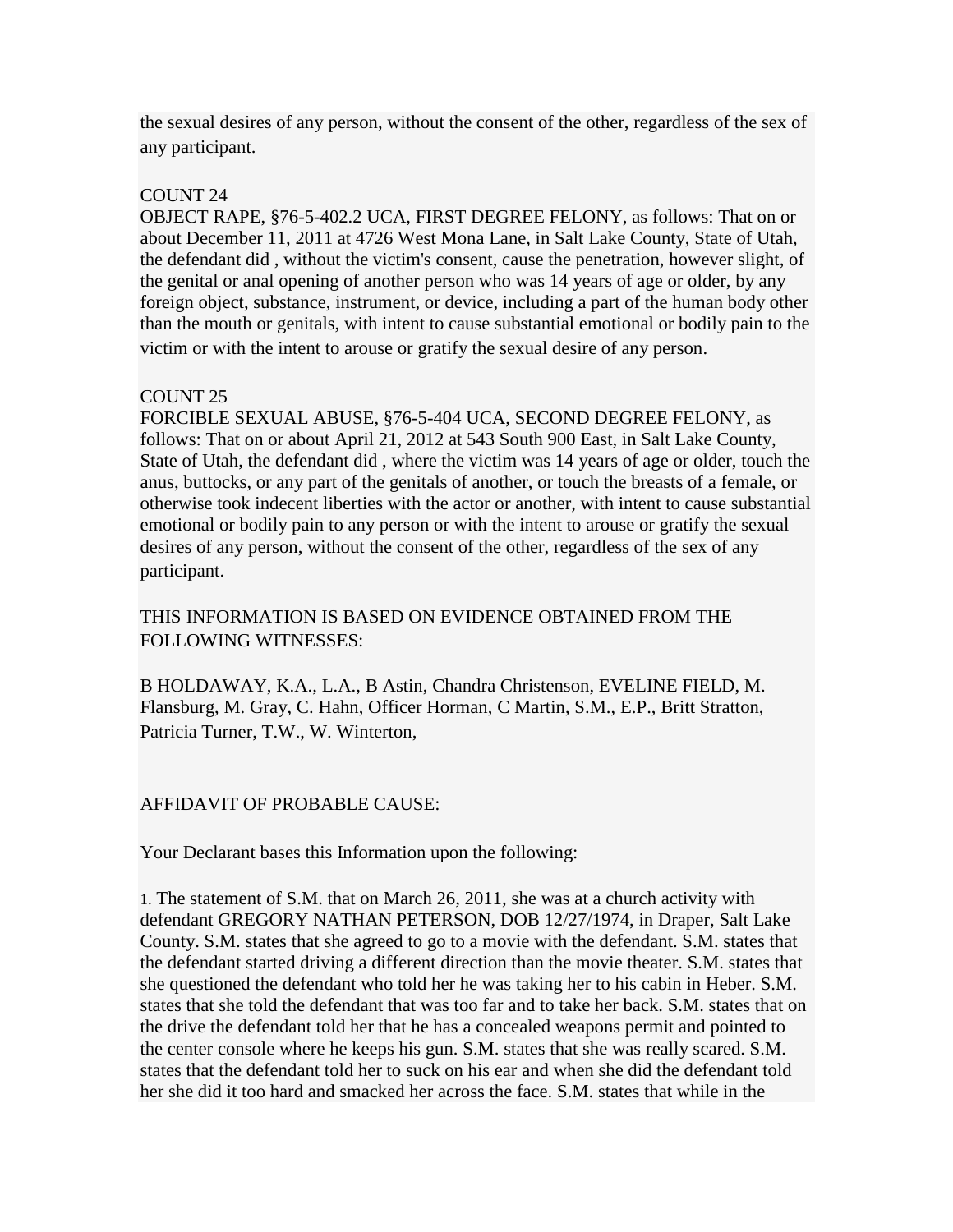vehicle the defendant grabbed her hand and put it on his penis forcing her to rub up and down. S.M. states that she pulled her hand away and the defendant said, "no, no, no" and put her hand back on his penis. S.M. states that they arrived at the defendant's cabin in a gated area which scared her. S.M. states that once in the defendant's bedroom he started kissing her and placing his hands up her shirt and down her pants. S.M. states that the defendant put his fingers into her anus. S.M. states that the defendant made her suck on his fingers and told her she was not doing it right and smacked her in the face with his backhand. S.M. states that she did not want to be hit again and did anything that the defendant told her to do. S.M. states that she looked around the room and noticed a hand gun and a rifle. The defendant told her the hand gun was fully loaded. S.M. states that she asked the defendant to take her home but he refused. S.M. states that a short time later the defendant again digitally penetrated her vagina, made her masturbate him, and then put his penis in her vagina. S.M. states that the defendant penetrated her vagina with his penis two additional times, forced her to perform oral sex on him and digitally penetrated her throughout the night. S.M. states that the defendant drove her back to her vehicle the next morning.

2. The statement of L.A. that she met the defendant online. L.A. states that on July 2, 2011, she agreed to go to a movie with the defendant. L.A. states that she was at a movie theatre in Sandy, Salt Lake County, when the defendant asked her to go to dinner. L.A. states that she was in the defendant's vehicle driving when she realized they were not driving to the restaurant. L.A. states that the defendant started talking about her expired visa and threatened that he could have her deported. L.A. states that she received a call while in the vehicle but the defendant would not let her answer her phone. L.A. states that the defendant showed her his weapon that was in the vehicle. L.A. states that they arrived at the defendant's cabin in Heber. L.A. states that once in the cabin the defendant put on a pornographic movie and began to touch her breasts and vagina. L.A. states that she told the defendant "no" several times. L.A. states that the defendant told her he had a weapon in his bedroom. L.A. states that while in his bedroom the defendant put his fingers inside her vagina and anus. L.A. states that she was crying and asking the defendant to "stop." L.A. states that the defendant forced her to touch his penis. L.A. states that the defendant made her watch as he ejaculated on the sheets. L.A. states that the sexual abuse went on until the next morning. L.A. states that the defendant told her she was coming with him to his mother's residence. L.A. states that she told the defendant that she did not want to go. L.A. states that the defendant told her, "We'll go to my mom's. I won't deport you, I promise, if you listen to me." L.A. states that while driving to the defendant's mother's residence in Lewiston, Utah, the defendant exposed his penis and made her touch it. L.A. states that the defendant would yell, 'touch me!" and "when I'm talking to you, look at me!" L.A. states that she was at the defendant's mother's residence July 3 through July 5, 2011. L.A. states that while there the defendant penetrated her vagina and anus with his fingers and touched her breasts. L.A. states that on July 8, 2011, the defendant followed her to her residence located in Millcreek, Salt Lake County. L.A. states that the defendant grabbed her by the hair and pushed her into the residence. L.A. states that while in the residence the defendant pulled down his pants and started "humping on me." L.A. states that the defendant ejaculated on her pants.